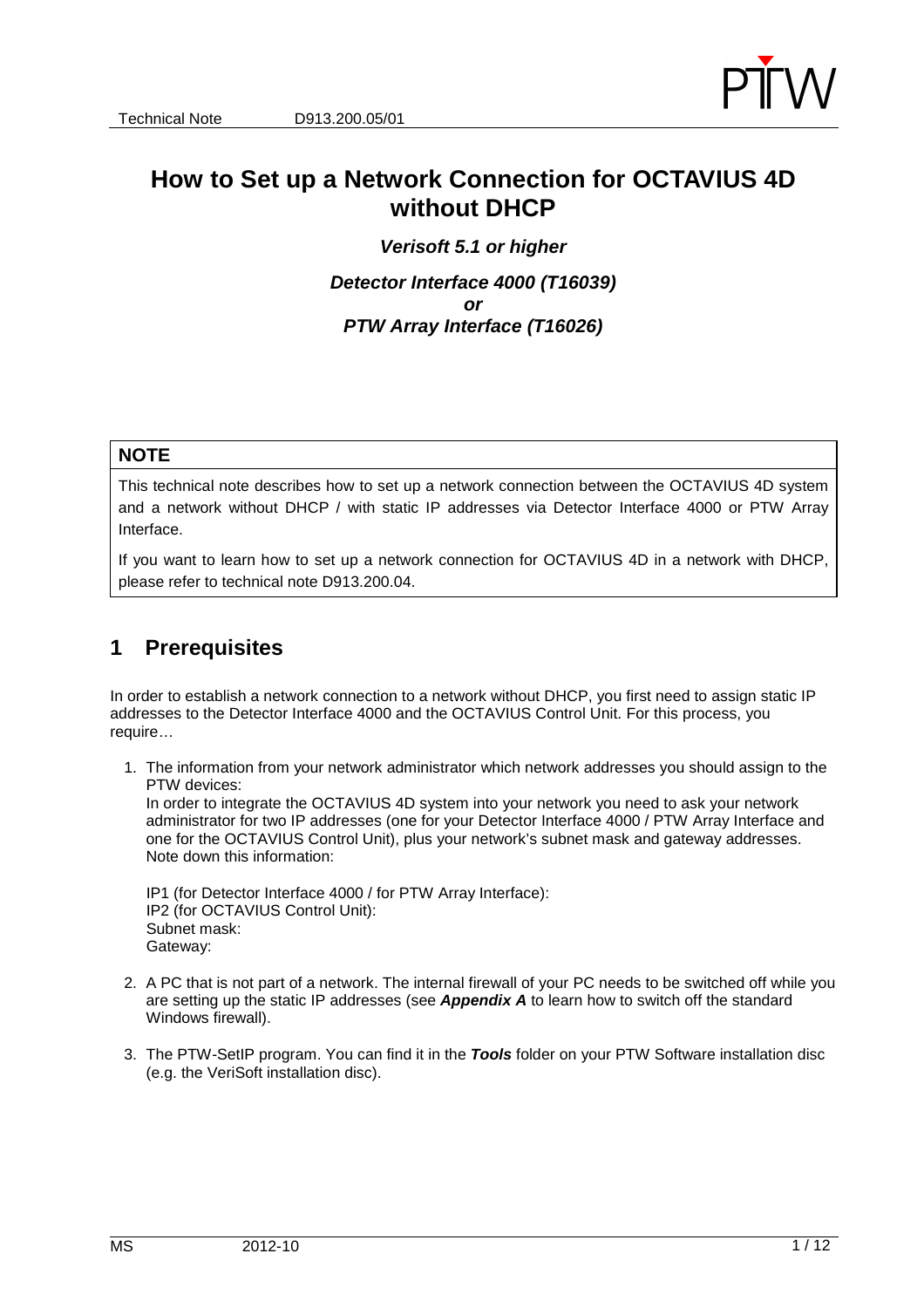

## **2 Assigning Static Network Addresses to Detector Interface 4000 and OCTAVIUS Control UNIT**

### **NOTE**

Once you have set a static IP address for the Detector Interface 4000 and the OCTAVIUS Control Unit, the devices are no longer configured for Auto IP. Therefore, it is recommended to note down the network information you assign to the devices in case you need to set up communication with a different PC or network.

1. Connect the hardware of the OCTAVIUS 4D system according to the manual. Do not turn on the Detector Interface 4000 / the PTW Array Interface and the OCTAVIUS Control Unit (the graphic below shows the setup with the combination Detector Interface 4000 / OCTAVIUS Detector 729 as an example. If you are using a 2D-Array seven29, you need to combine it with the PTW Array Interface and connect the Array Interface to the OCTAVIUS Control Unit via RS 232):



- 2. Establish a direct connection between your PC and the OCTAVIUS Control Unit by using a LAN cable in combination with the crossover adapter L178090 that was part of the Detector Interface 4000 delivery (or use a crossover cable without the adapter).
- 3. Turn on the Detector Interface 4000 / the PTW Array Interface and the OCTAVIUS Control Unit. If your PC is set to Auto IP, the Detector Interface 4000 / the PTW Array Interface and the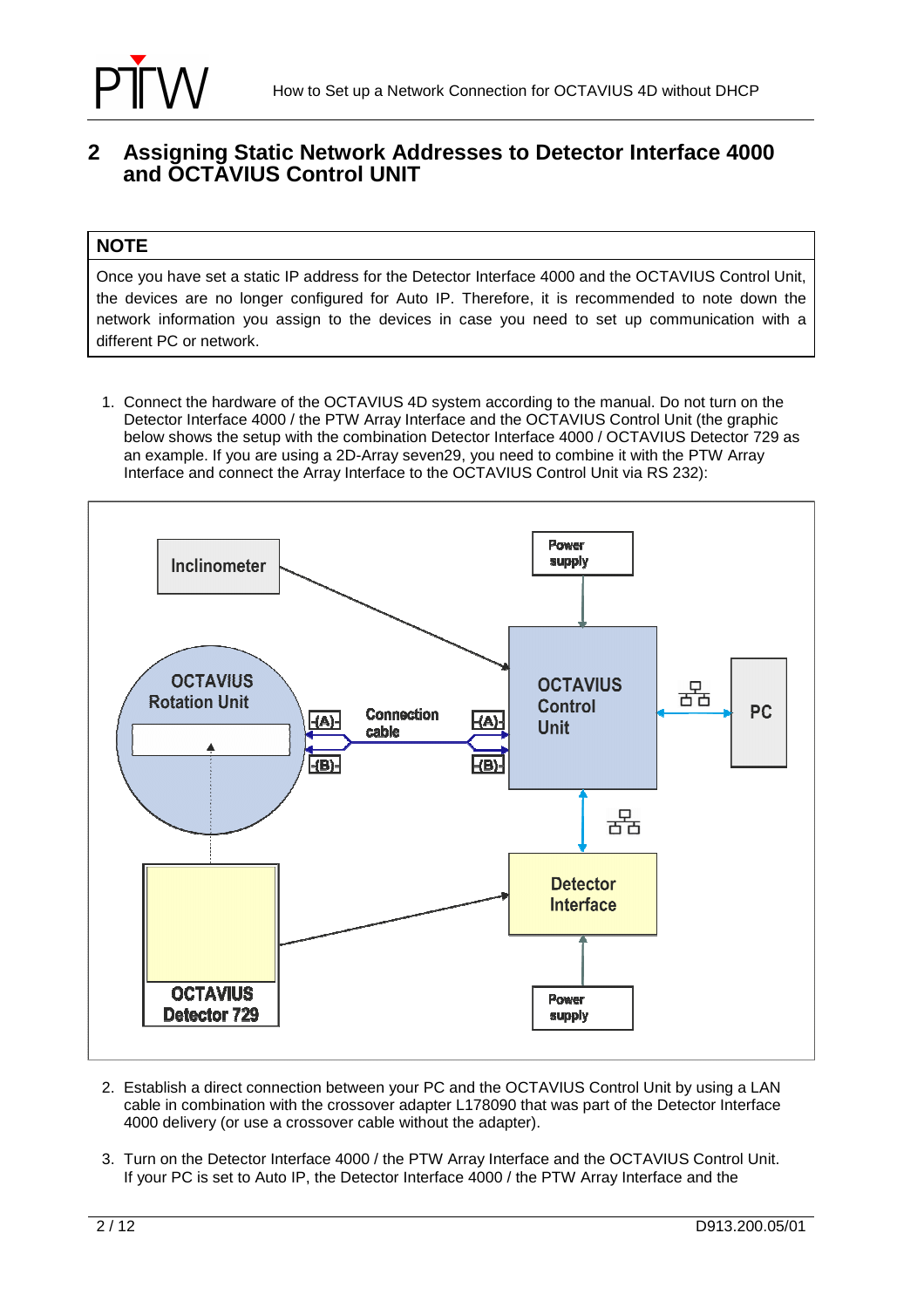

OCTAVIUS Control Unit will automatically receive IP addresses via Auto IP. This process may take several minutes.

- 4. Start the PTW-SetIP program on your PC (**Note**: if your PC runs Windows 7 as operating system, you need to start the program as administrator).
- 5. The PTW-SetIP dialog opens. Click on the **Search** button to find connected devices.

| Devices:<br>Advanced Search                                          |        |            |                                                                                   |        |  |
|----------------------------------------------------------------------|--------|------------|-----------------------------------------------------------------------------------|--------|--|
| Device                                                               | Serial | IP address | Hostname                                                                          | Search |  |
|                                                                      |        |            |                                                                                   | Print. |  |
|                                                                      |        |            |                                                                                   |        |  |
| O Obtain an IP address automatically<br>Use the following IP address |        |            | O Obtain DNS server address automatically<br>Use the following DNS server address | Set    |  |
| IP address:                                                          |        |            | DNS server:                                                                       |        |  |
| Subnet mask:                                                         |        |            |                                                                                   |        |  |

6. After a couple of seconds, the connected OCTAVIUS 4D devices will be displayed. Highlight the entry of one of the OCTAVIUS 4D components for which you want to set a static IP address (e.g. Detector Interface 4000), and click the radio button next to **Use the following IP address**.

| Devices:                                      |        |                 | Advanced Search                           |        |
|-----------------------------------------------|--------|-----------------|-------------------------------------------|--------|
| Device                                        | Serial | IP address      | Hostname                                  | Search |
| OCTAVIUSControlUnit                           | 000015 | 169.254.203.23  |                                           | Print  |
| Detectorinterface 4000                        | 000372 | 169.254.141.137 |                                           |        |
| Obtain an IP address automatically<br>$\circ$ |        |                 | O Obtain DNS server address automatically | Set    |

If not all of your connected OCTAVIUS 4D devices were found, make sure they are properly connected and turned on. Check if the internal firewall of your PC is disabled (you can find a guide on how to disable the standard Windows firewall in **Appendix A**). If you are not able to turn off the firewall, contact your system administrator.

If you have connected a device to the OCTAVIUS Control Unit via RS232, but the OCTAVIUSControlUnit RS232 entry is not displayed, check the **Advanced Search** box and click on **Search** again.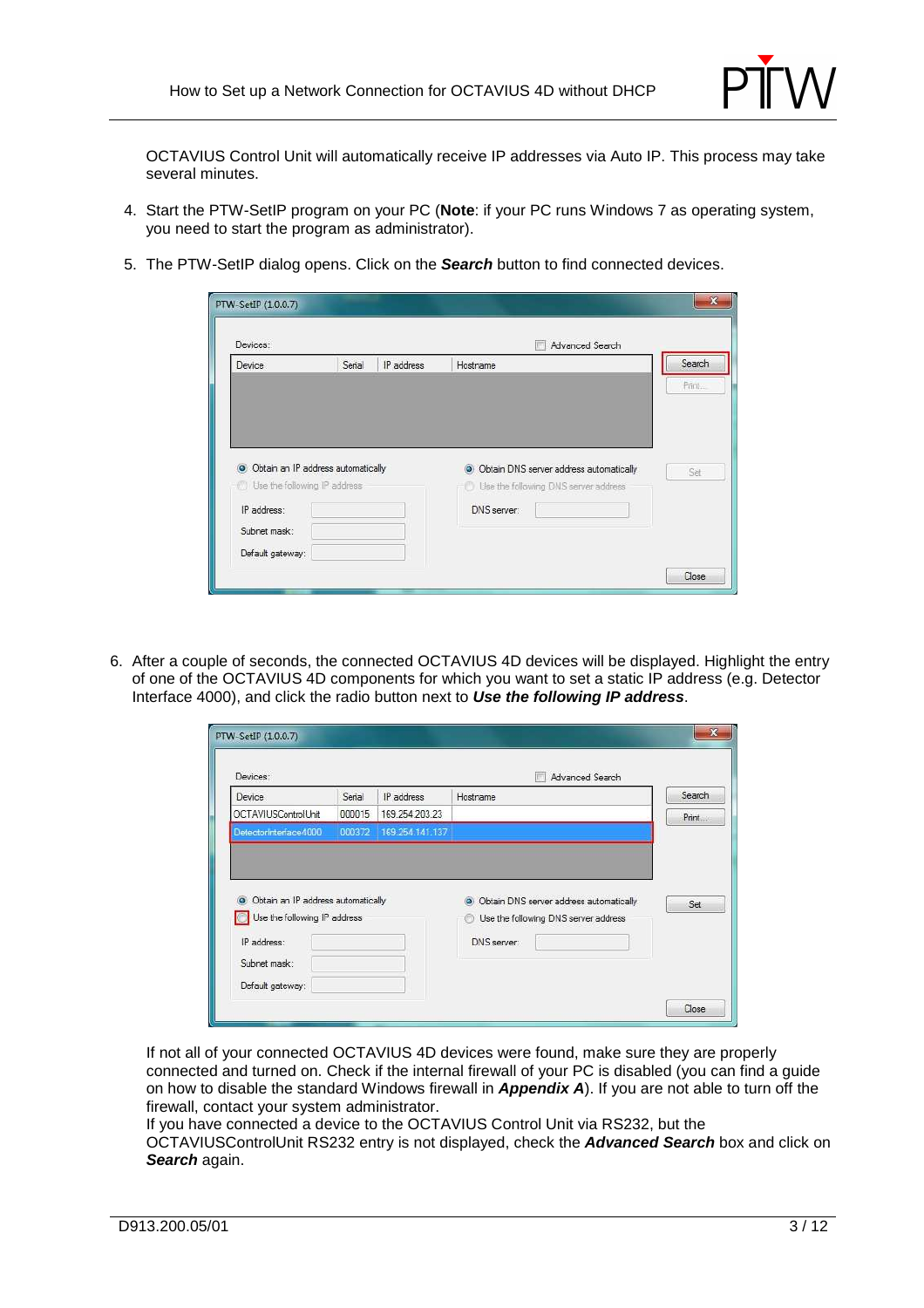

7. You are now able to enter the first IP address and the network information you got from your system administrator. Fill in the **IP address**, **Subnet mask** and **Default gateway** address. Make sure you have entered the information correctly and click on **Set**.

| Devices:                                                             |                               |                        | Advanced Search                                      |        |
|----------------------------------------------------------------------|-------------------------------|------------------------|------------------------------------------------------|--------|
| Device                                                               | Serial                        | IP address             | Hostname                                             | Search |
| OCTAVIUSControlUnit                                                  | 000015                        | 169.254.203.23         |                                                      | Print  |
| DetectorInterface4000                                                |                               | 000372 169.254.141.137 |                                                      |        |
| Obtain an IP address automatically                                   |                               |                        | Obtain DNS server address automatically<br>$\bullet$ | Set    |
| <b>O</b> Use the following IP address<br>IP address:<br>Subnet mask: | 172.16.10.61<br>255.255.240.0 |                        | Use the following DNS server address<br>DNS server:  |        |

8. A window appears, asking you if you really want to set the new values. Confirm by clicking **Yes**.

| PTW-SetIP                                                     |  |
|---------------------------------------------------------------|--|
| Do you want to set the new values?                            |  |
| <detectorinterface4000-000372></detectorinterface4000-000372> |  |

- 9. After some seconds, the new IP will be displayed next to the entry of the device for which you have set the static IP.
- 10. Now highlight the entry of the other OCTAVIUS 4D device (e.g. OCTAVIUS Control Unit). Click the radio button next to **Use the following IP address** and enter the second IP address you got from your system administrator. Fill in Subnet mask and Default gateway. Make sure that you have entered the correct information and click on **Set**.

| Devices:                                                             |               |                | Advanced Search                                                                         |        |
|----------------------------------------------------------------------|---------------|----------------|-----------------------------------------------------------------------------------------|--------|
| Device                                                               | Serial        | IP address     | Hostname                                                                                | Search |
| <b>OCTAVIUSControlUnit</b>                                           | 000015        | 169.254.203.23 |                                                                                         | Print  |
| DetectorInterface4000                                                | 000372        | 172.16.10.61   |                                                                                         |        |
| Obtain an IP address automatically<br>O Use the following IP address |               |                | O Obtain DNS server address automatically<br>Use the following DNS server address<br>O) | Set    |
| IP address:                                                          | 172.16.10.5   |                | DNS server:                                                                             |        |
| Subnet mask:                                                         | 255.255.240.0 |                |                                                                                         |        |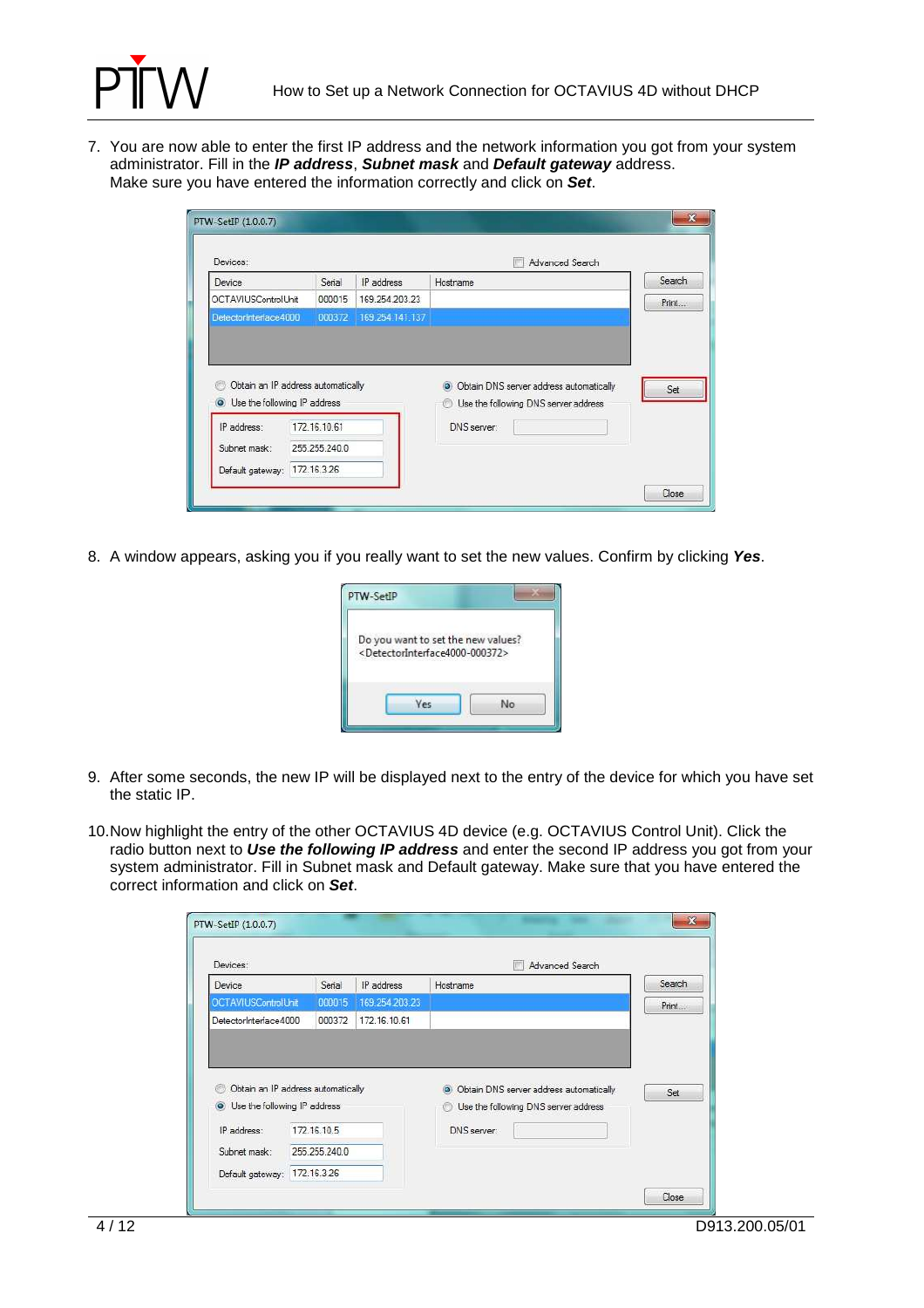

11. Confirm that you really want to set the new values for this device.

| Do you want to set the new values?                        |  |
|-----------------------------------------------------------|--|
| <octaviuscontrolunit-000015></octaviuscontrolunit-000015> |  |
|                                                           |  |

- 12. After some seconds, the new IP will be displayed next to the entry of the OCTAVIUS 4D device for which you have set the static IP.
- 13. Now that you have assigned static IP addresses to all connected OCTAVIUS 4D devices, you can integrate the OCTAVIUS 4D system into your network. Follow the steps in chapter 3 in order to set up the connection in the VeriSoft software.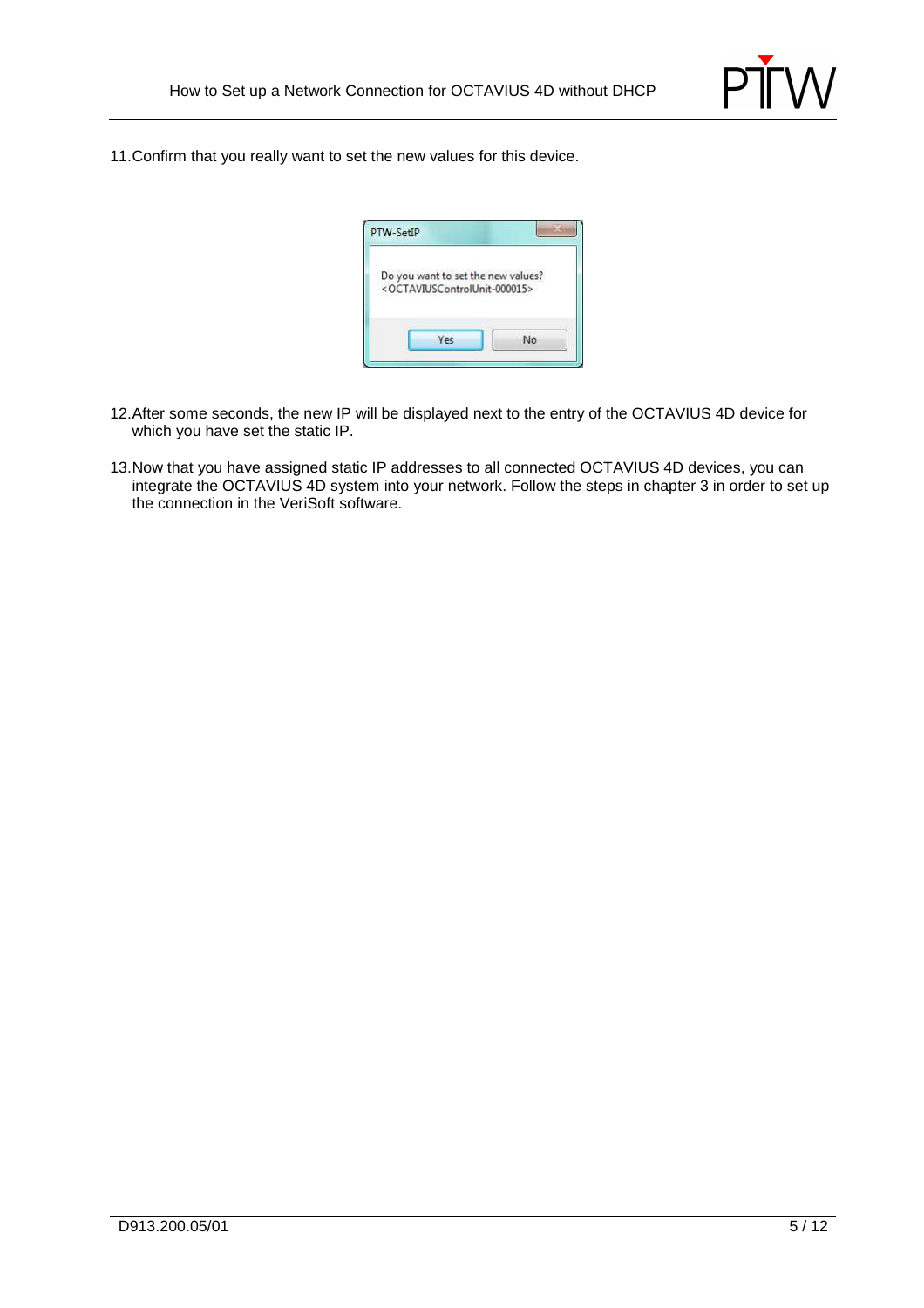

# **3 Establishing a Network Connection to OCTAVIUS 4D**

- 1. Once the OCTAVIUS 4D hardware is connected according to the manual and the static network addresses are assigned, you can integrate the OCTAVIUS 4D system into your network.
- 2. Connect the OCTAVIUS Control Unit to your network via LAN cable. Make sure to turn on the Detector Interface 4000 and the OCTAVIUS Control Unit.
- 3. Install the VeriSoft software on your PC and start it.
- 4. In the VeriSoft software, select **Tools Measurement Options** in the menu bar.

|  | <b>CVEENATIO</b> |                       |                        |  |
|--|------------------|-----------------------|------------------------|--|
|  | Tew.             | Graphics <sup>1</sup> |                        |  |
|  |                  |                       | Grayscale and Isodoses |  |

5. The **Measurement Options** window opens. Choose the correct detector array from the drop down menu:

| <b>Measurement Options</b> |                                                                             |  |  |  |  |  |
|----------------------------|-----------------------------------------------------------------------------|--|--|--|--|--|
| Devices Measurement        |                                                                             |  |  |  |  |  |
|                            | Devices InUse                                                               |  |  |  |  |  |
| Detector Array:            | OCTAVIUS Detector 729<br>٠<br>OCTAVIUS Detector 729                         |  |  |  |  |  |
| Calibration File:          | OCTAVIUS Detector 729 XDR<br>OCTAVIUS Detector 1000 SRS<br>2D-ARRAY seven29 |  |  |  |  |  |
| Accessories:               | 2D-ARRAY seven29 XDR<br>Device Demo                                         |  |  |  |  |  |
|                            | Connections                                                                 |  |  |  |  |  |
| Search                     |                                                                             |  |  |  |  |  |
| Device                     | Connection                                                                  |  |  |  |  |  |
| Interface                  | DetectorInterface4000-372; LAN; HostName=DI4000-<br>Edit                    |  |  |  |  |  |
|                            |                                                                             |  |  |  |  |  |
|                            |                                                                             |  |  |  |  |  |
|                            |                                                                             |  |  |  |  |  |
|                            |                                                                             |  |  |  |  |  |
|                            |                                                                             |  |  |  |  |  |
|                            |                                                                             |  |  |  |  |  |
|                            |                                                                             |  |  |  |  |  |
|                            |                                                                             |  |  |  |  |  |
|                            |                                                                             |  |  |  |  |  |
|                            | Ok<br>Cancel                                                                |  |  |  |  |  |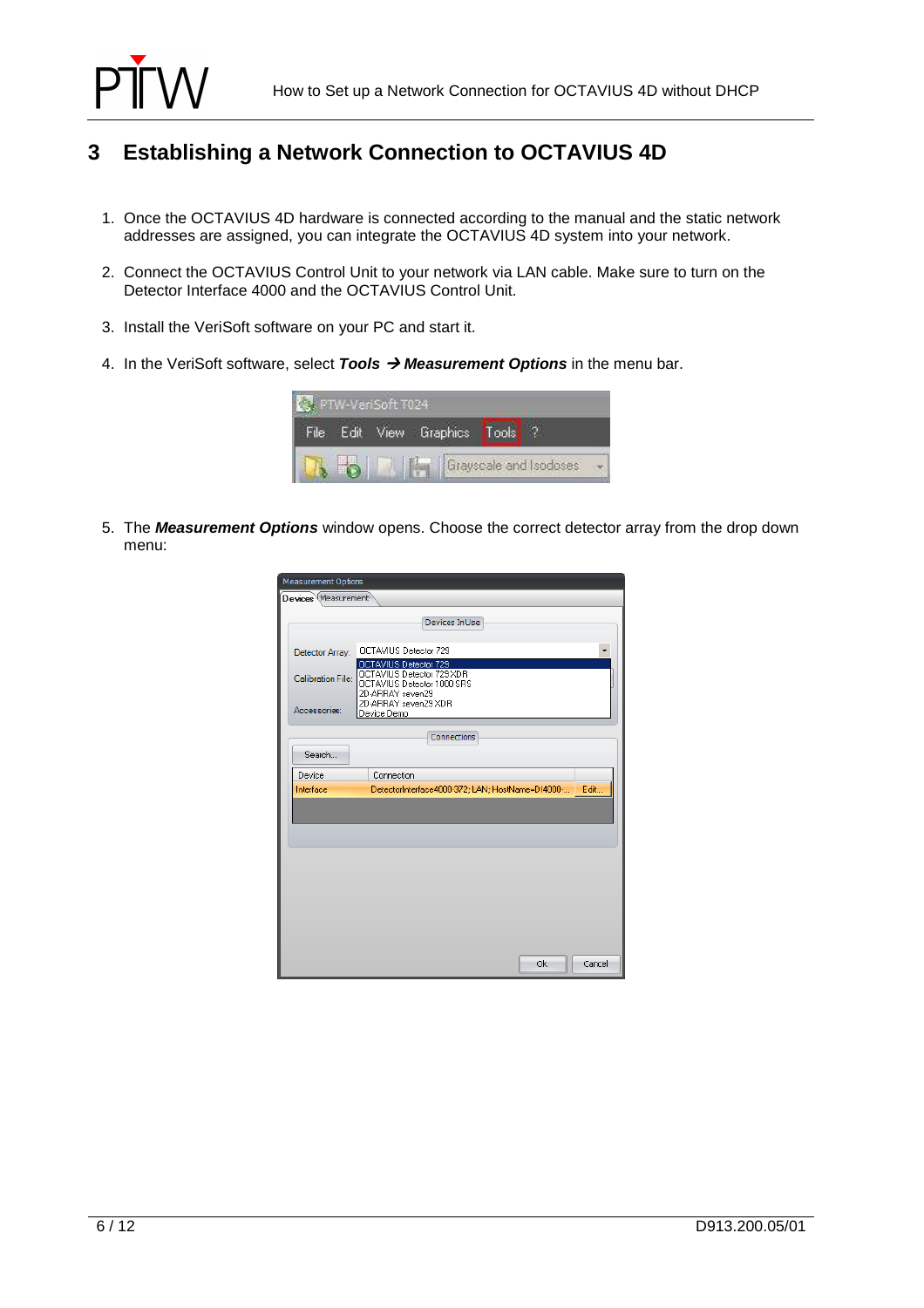

6. Click the  $|\dots|$  button next to the Calibration file panel and select the calibration file corresponding to your detector.

| Measurement Options   |                                                                         |      |  |  |  |  |  |
|-----------------------|-------------------------------------------------------------------------|------|--|--|--|--|--|
| Devices Measurement   |                                                                         |      |  |  |  |  |  |
|                       | Devices In Use                                                          |      |  |  |  |  |  |
|                       |                                                                         |      |  |  |  |  |  |
| Detector Array:       | OCTAVIUS Detector 729                                                   |      |  |  |  |  |  |
|                       | Calibration File: C:\Dokumente und Einstellungen\All Users\Dokumente\PT |      |  |  |  |  |  |
|                       |                                                                         |      |  |  |  |  |  |
| Accessories:          | None                                                                    |      |  |  |  |  |  |
|                       | Connections                                                             |      |  |  |  |  |  |
| Search                |                                                                         |      |  |  |  |  |  |
| Device                | Connection                                                              |      |  |  |  |  |  |
| Interface             | DetectorInterface4000-372; RS232; COM=1                                 | Edit |  |  |  |  |  |
|                       |                                                                         |      |  |  |  |  |  |
| Reduce RS232 Baudrate |                                                                         |      |  |  |  |  |  |
|                       |                                                                         |      |  |  |  |  |  |
|                       |                                                                         |      |  |  |  |  |  |
|                       |                                                                         |      |  |  |  |  |  |
|                       |                                                                         |      |  |  |  |  |  |
|                       |                                                                         |      |  |  |  |  |  |
|                       |                                                                         |      |  |  |  |  |  |
|                       |                                                                         |      |  |  |  |  |  |

7. Select **Rotation Unit** in the **Accessories** panel:

| <b>Measurement Options</b> |                                                                             |        |  |  |  |  |  |
|----------------------------|-----------------------------------------------------------------------------|--------|--|--|--|--|--|
| Devices Measurement        |                                                                             |        |  |  |  |  |  |
|                            | Devices InUse                                                               |        |  |  |  |  |  |
| Detector Array:            | OCTAVIUS Detector 729                                                       |        |  |  |  |  |  |
|                            | Calibration File: C:\Dokumente und Einstellungen\All Users\Dokumente\PT<br> |        |  |  |  |  |  |
| Accessories:               | None<br><b>Rotation Unit</b>                                                |        |  |  |  |  |  |
| Search                     | Inclinometer<br>None<br>Rotation Unit Demo<br>Inclinometer Demo             |        |  |  |  |  |  |
| Device                     | Connection                                                                  |        |  |  |  |  |  |
| Interface                  | DetectorInterface4000-372; RS232; COM=1                                     | Edit   |  |  |  |  |  |
|                            |                                                                             |        |  |  |  |  |  |
| Reduce RS232 Baudrate      |                                                                             |        |  |  |  |  |  |
|                            | Ok.                                                                         | Cancel |  |  |  |  |  |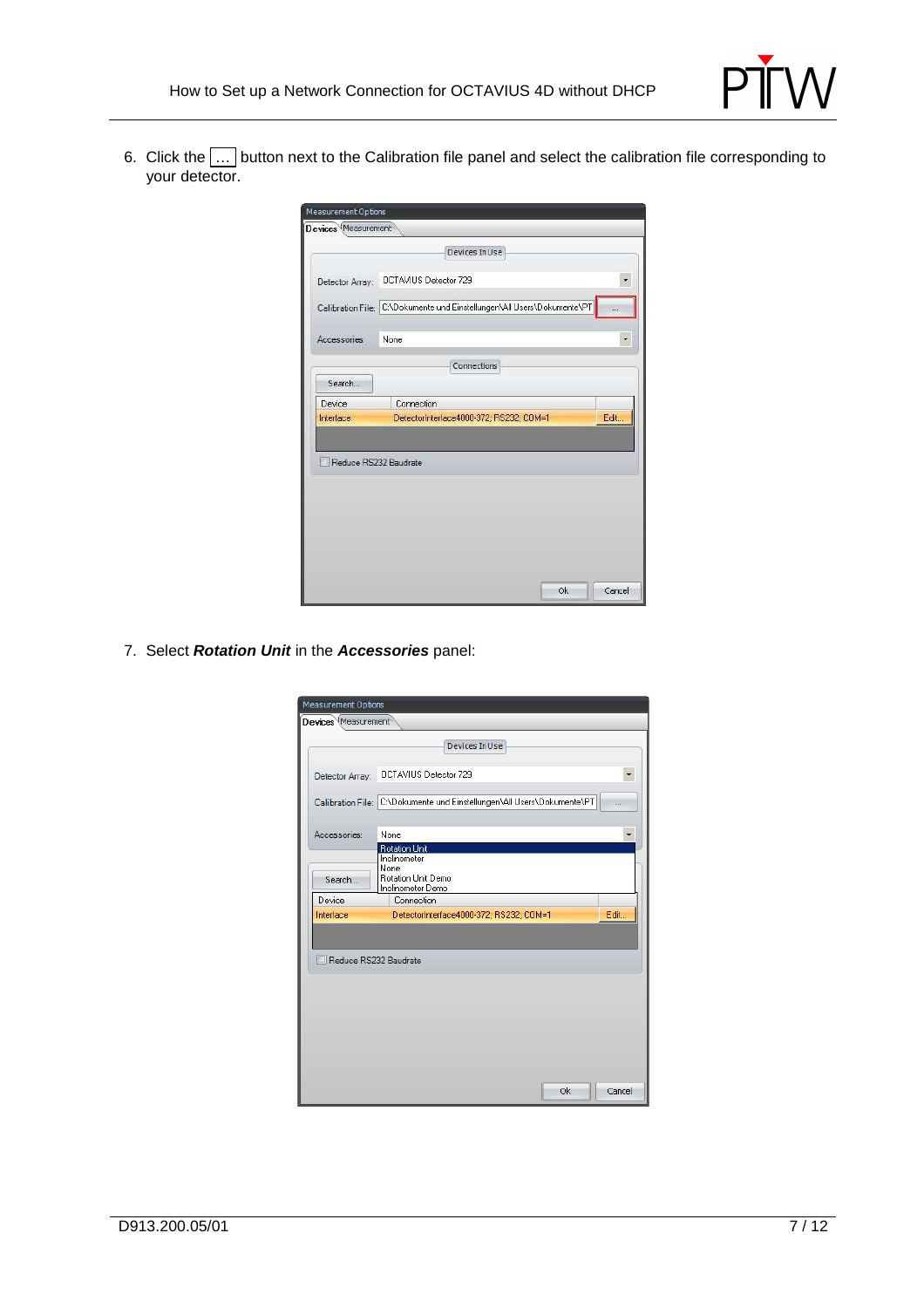

8. Click the **Search...** button.

|                       | Devices In Use                                                               |      |  |  |  |  |  |
|-----------------------|------------------------------------------------------------------------------|------|--|--|--|--|--|
| Detector Array:       | OCTAVIUS Detector 729                                                        |      |  |  |  |  |  |
|                       | Calibration File: C:\Dokumente und Einstellungen\All Users\Dokumente\PT<br>W |      |  |  |  |  |  |
| Accessories:          | <b>Rotation Unit</b>                                                         |      |  |  |  |  |  |
|                       | Connections                                                                  |      |  |  |  |  |  |
| Search                |                                                                              |      |  |  |  |  |  |
| Device                | Connection                                                                   |      |  |  |  |  |  |
| Interface             | DetectorInterface4000-372: RS232: COM=1                                      | Edit |  |  |  |  |  |
| Rotation Unit         | OCTAVIUSControlUnit-15; LAN; HostName=4DCUNIT   Edit                         |      |  |  |  |  |  |
| Reduce RS232 Baudrate |                                                                              |      |  |  |  |  |  |
|                       |                                                                              |      |  |  |  |  |  |
|                       |                                                                              |      |  |  |  |  |  |
|                       |                                                                              |      |  |  |  |  |  |
|                       |                                                                              |      |  |  |  |  |  |
|                       |                                                                              |      |  |  |  |  |  |
|                       |                                                                              |      |  |  |  |  |  |

**Please note**: It is possible that this search will be blocked by your firewall (you can find a guide on how to turn off the standard Windows firewall in **Appendix A**). If you are not able to unblock the calling program (VeriSoft software), contact your system administrator.

9. The **Devices** window appears, listing all Interfaces and Rotation Units that could be found in the network. Select the devices for which you want to set up the connection (you can identify them by their serial number) and click **OK**.

| <b>Devices</b>                        |        |      |                   |                        |  |  |  |
|---------------------------------------|--------|------|-------------------|------------------------|--|--|--|
| Select Interface                      |        |      |                   |                        |  |  |  |
| Device                                | Serial | Type | IP-Address        | Hostname               |  |  |  |
| DetectorInterface4000                 | 000372 | LAN  | 172.16.10.114     | D14000-000372          |  |  |  |
| DetectorInterface4000                 | 000015 | LAN. | 172.16.10.29      | D14000-000015          |  |  |  |
| DetectorInterface4000                 | 000003 | LAN  | 172.16.10.27      | D14100-000003          |  |  |  |
| Select Rotation Unit                  |        |      |                   |                        |  |  |  |
| Device                                | Serial | Type | <b>IP-Address</b> | Hostname               |  |  |  |
| OCTAVIUSControlUnit                   | 000015 | LAN  | 172.16.10.80      | 4DCUNIT A-000015       |  |  |  |
| <b>OCTAVIUSControlUnit</b>            | 000048 | LAN  | 172.16.10.25      | 4DCUNIT A-000048       |  |  |  |
| <b>OCTAVIUSControlUnit</b>            | 000038 | LAN  | 172.16.10.4       | 4DCUNIT A-000038       |  |  |  |
|                                       |        |      |                   |                        |  |  |  |
| Advanced Search (needs more than 30s) |        |      |                   | 0K<br>Search<br>Cancel |  |  |  |

If your devices do not appear in the list, make sure that the devices are properly connected and turned on. Disable the firewall. Repeat the search. If you have used an RS232 connection to connect your Array Interface/Detector Interface 4000 to the OCTAVIUS Control Unit, check the box at the bottom left corner of the **Devices** window to enable the **Advanced search** and click the **Search** button.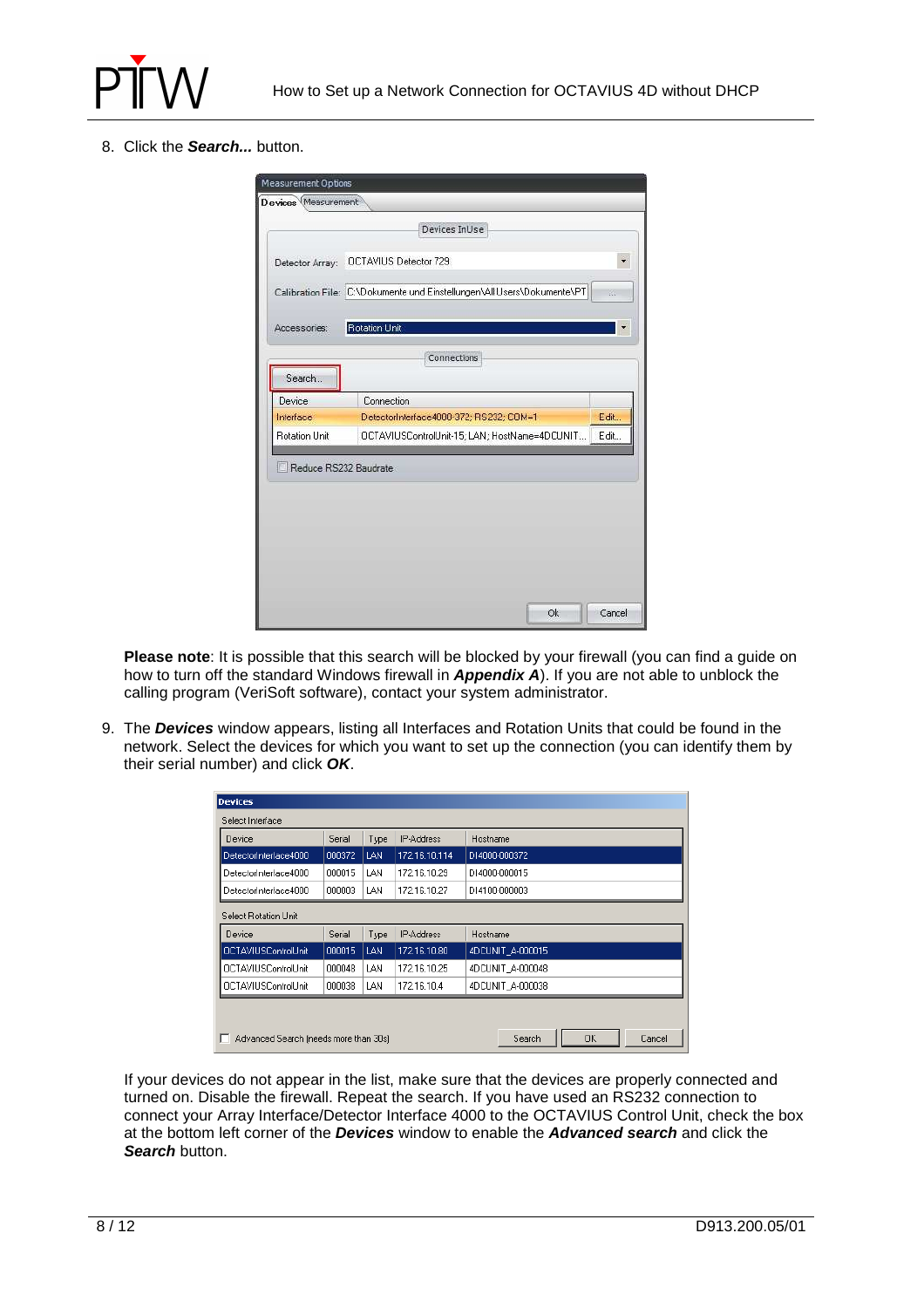

10. The established connections are now displayed in the **Measurement Options** window.

| <b>Measurement Options</b>                                                    |        |  |  |
|-------------------------------------------------------------------------------|--------|--|--|
| Devices Measurement                                                           |        |  |  |
| Devices InUse                                                                 |        |  |  |
| OCTAVIUS Detector 729<br>Detector Array:                                      |        |  |  |
| Calibration File: C:\Dokumente und Einstellungen\All Users\Dokumente\PT       |        |  |  |
| <b>Rotation Unit</b><br>Accessories:                                          | ٠      |  |  |
| Connections                                                                   |        |  |  |
| Search                                                                        |        |  |  |
| Device<br>Connection                                                          |        |  |  |
| Edit<br>Interface<br>DetectorInterface4000-372; LAN; HostName=DI4000-         |        |  |  |
| Edit<br><b>Rotation Unit</b><br>OCTAVIUSControlUnit-15; LAN; HostName=4DCUNIT |        |  |  |
|                                                                               |        |  |  |
|                                                                               |        |  |  |
|                                                                               |        |  |  |
|                                                                               |        |  |  |
|                                                                               |        |  |  |
|                                                                               |        |  |  |
|                                                                               |        |  |  |
| Ok                                                                            | Cancel |  |  |

11. To check the connection of a device, click on the **Edit…** button next to its entry. You need to check the connection for the Detector Interface 4000 and the OCTAVIUS Control Unit separately.

| <b>Measurement Options</b> |                                                                                      |
|----------------------------|--------------------------------------------------------------------------------------|
| Devices Measurement        |                                                                                      |
|                            | Devices InUse                                                                        |
|                            |                                                                                      |
| Detector Array:            | OCTAVIUS Detector 729<br>٠                                                           |
|                            | Calibration File: C:\Dokumente und Einstellungen\All Users\Dokumente\PT<br>$\ddotsc$ |
| Accessories:               | <b>Rotation Unit</b><br>T                                                            |
|                            | Connections                                                                          |
| Search                     |                                                                                      |
| Device                     | Connection                                                                           |
| Interface                  | Edit<br>DetectorInterface4000-372; LAN; HostName=DI4000-                             |
| <b>Rotation Unit</b>       | Edit<br>OCTAVIUSControlUnit-15; LAN; HostName=4DCUNIT                                |
|                            |                                                                                      |
|                            |                                                                                      |
|                            |                                                                                      |
|                            |                                                                                      |
|                            |                                                                                      |
|                            |                                                                                      |
|                            |                                                                                      |
|                            | 0k<br>Cancel                                                                         |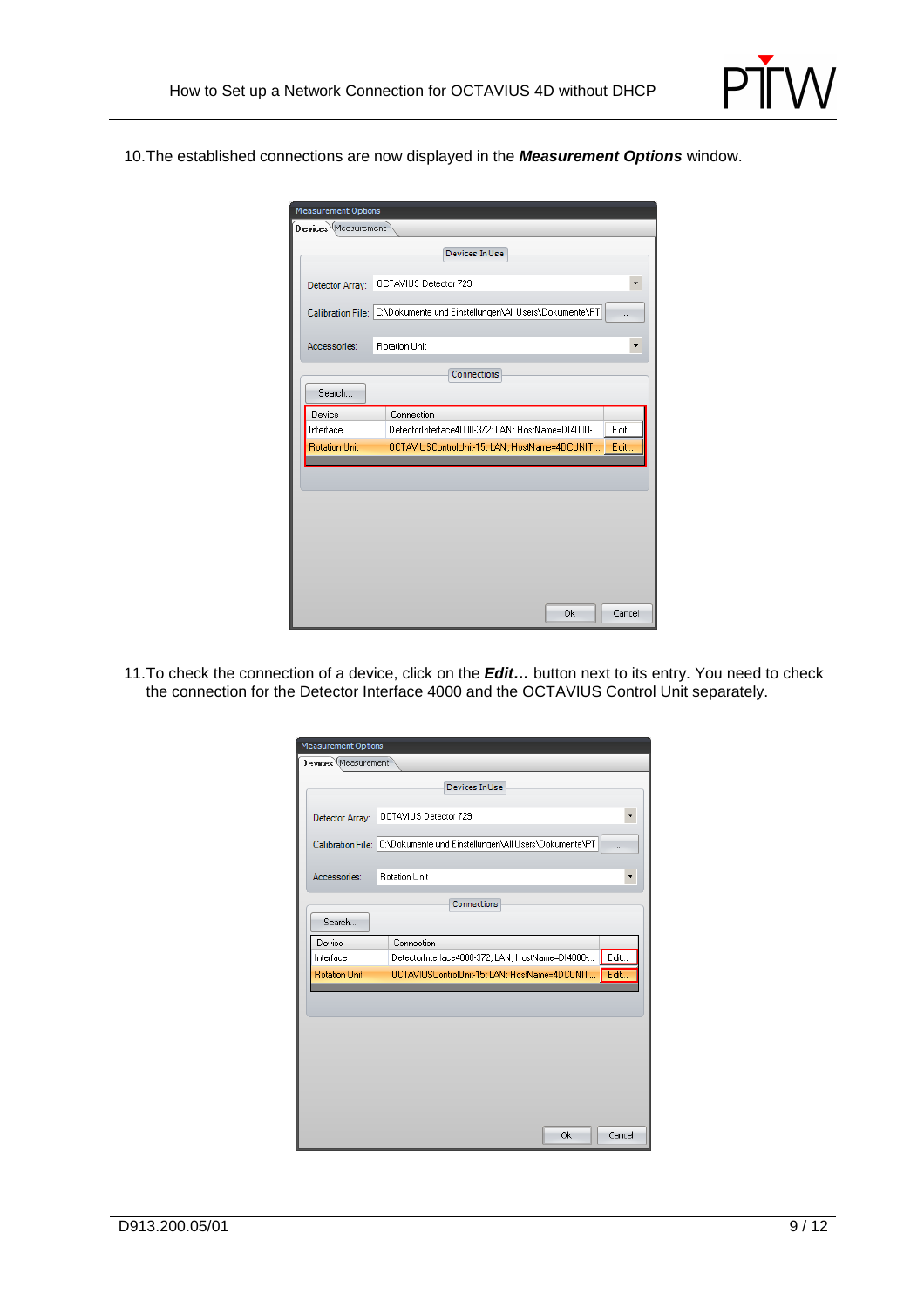

12. The **Edit Connection** window appears, showing the details of the respective connection.



#### 13. Click on the **Check** button.

| <b>Edit Connection</b>        |                           |  |  |  |
|-------------------------------|---------------------------|--|--|--|
| Type                          | LAN (TCP)                 |  |  |  |
| Property                      | Value                     |  |  |  |
| Name                          | DetectorInterface4000-372 |  |  |  |
| IP Address/HostName           | D14000-000372             |  |  |  |
|                               |                           |  |  |  |
|                               |                           |  |  |  |
|                               |                           |  |  |  |
| Enter the name of connection. |                           |  |  |  |
| Check<br>Search               | OK<br>Cancel              |  |  |  |

14. A message that the connection was successful should appear. Confirm with the **OK** button.

| <b>Edit Connection</b>                                                                                  |  |
|---------------------------------------------------------------------------------------------------------|--|
| Connection to <di4000-000372> successful.<br/>PTW;DetectorInterface4000;1.01;SER=000372</di4000-000372> |  |
|                                                                                                         |  |

15. Leave the **Measurement Options** window by clicking **OK**. The network connection to OCTAVIUS 4D is now established.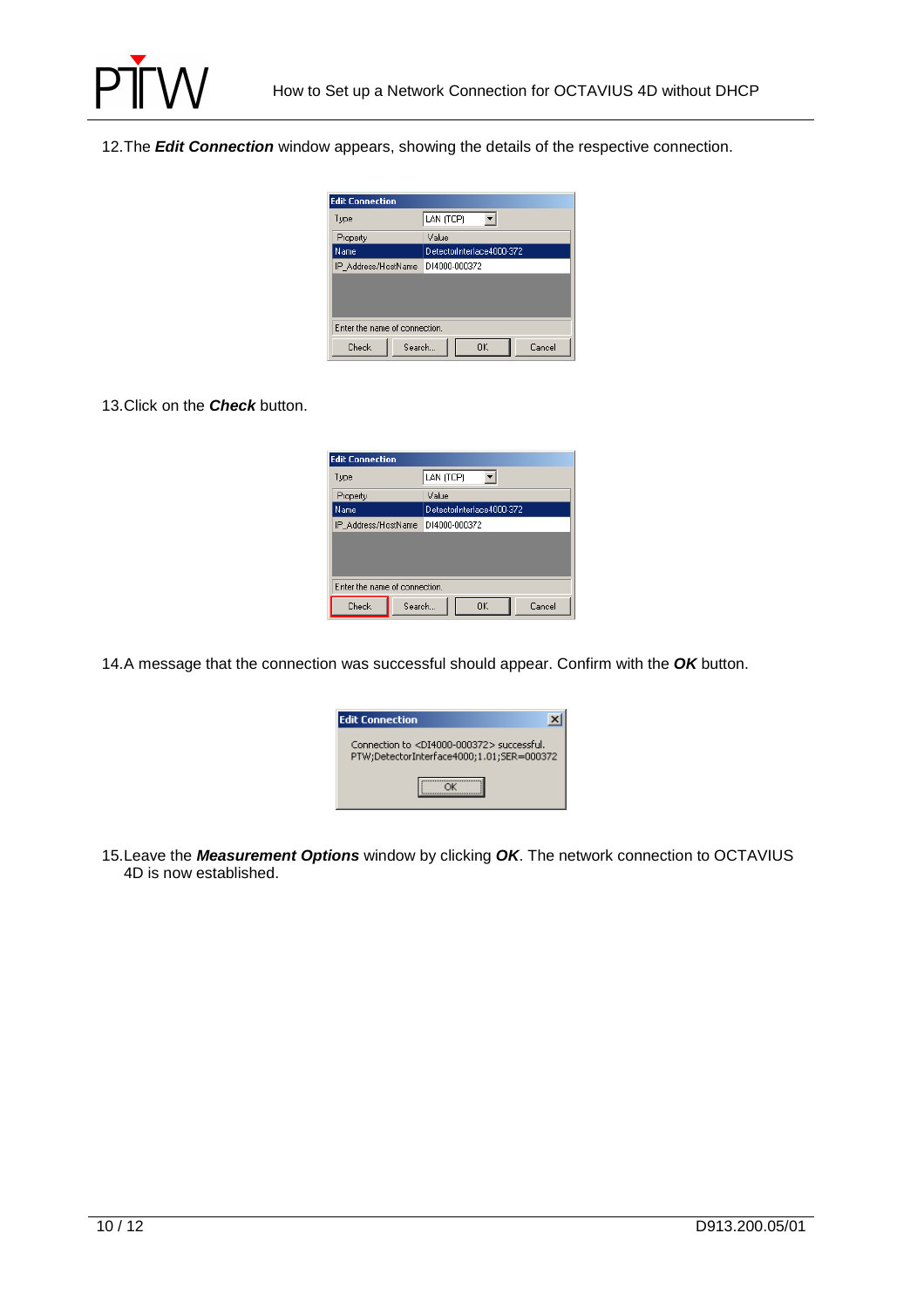

### **Appendix A**

#### **Disabling the Firewall**

It is possible that the Search function of the PTW programs is blocked by your firewall. In this case, you have to disable your firewall while setting up the connection. Disabling the firewall is only recommended if you have established a direct connection between PC and PTW device, and the PC is not part of a network. Once you have set up the connection, make sure to turn on the firewall again. This appendix shows how to turn off the standard Windows firewall in Windows XP and Windows 7. You need administrator rights to do so.

If you are using a different firewall or do not have administrator rights, contact your system administrator.

#### **Disabling the Firewall in Windows XP**

The firewall can be disabled via **Control Panel** <sup>→</sup> **Windows Firewall** <sup>→</sup>**General tab**.



Click the radio button **Off (not recommended)** and confirm your choice by clicking OK. The Search function of the PTW programs should no longer be blocked. Do not forget to turn the firewall on again, once you have set up the connection.